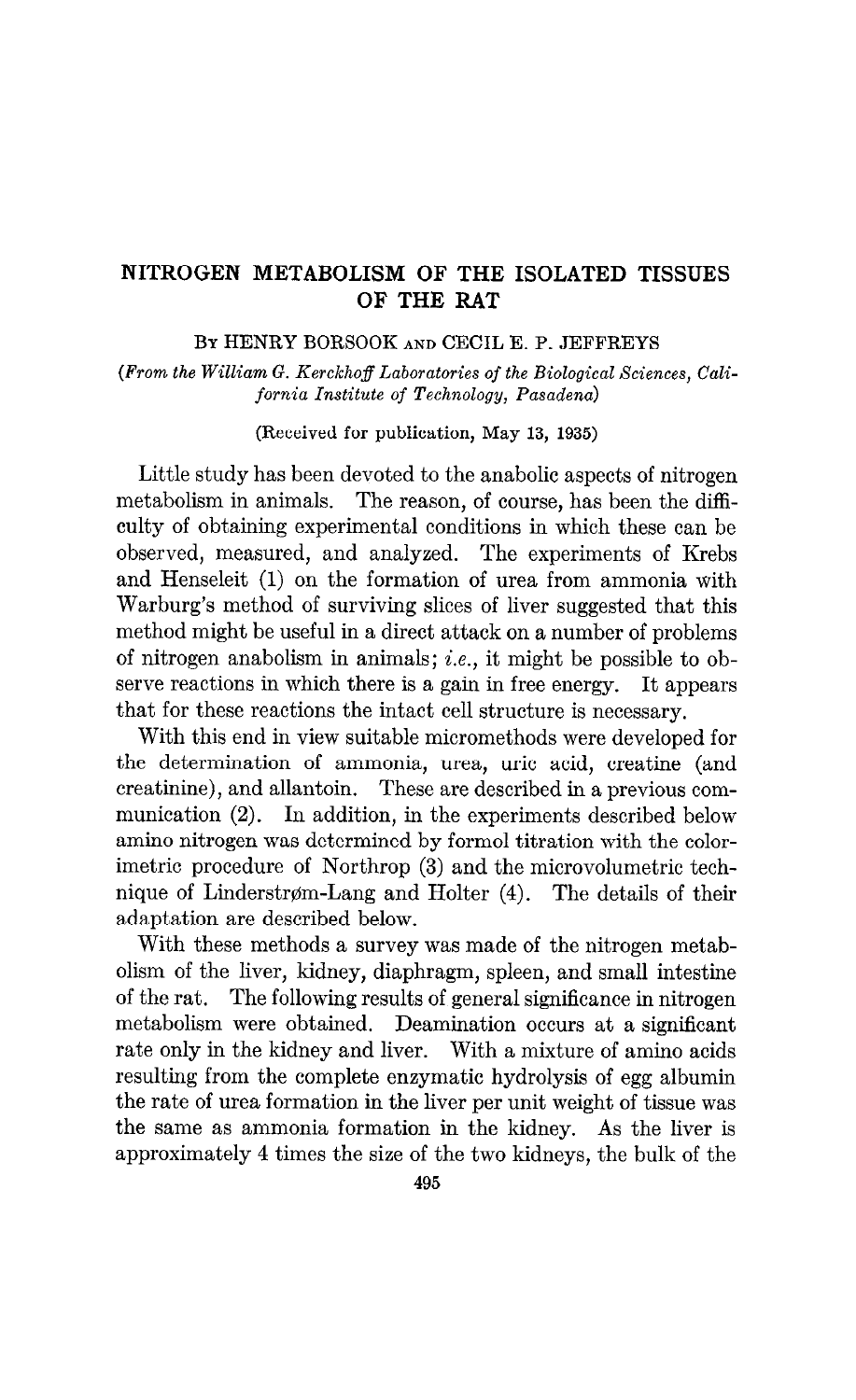deamination in vivo therefore probably occurs in the liver. The main site of urea formation, as Krebs and Henseleit have shown, is the liver. But it is not the only tissue in which urea can be formed from the catabolism of protein. Arginine is also hydrolyzed in the small intestine to urea (and probably ornithine, though the latter was not measured). No urea formation could be detected in any of the other tissues. Uric acid is formed in every tissue except the liver. Allantoin formation occurs only in the liver. Uric acid is converted in the liver quantitatively and very quickly to allantoin. The precursors of allantoin in the liver are substances other than uric acid. Per unit weight the most active tissue in uric acid or allantoin formation is the small intestine, of which the mucosa is by far the most active part. These results indicate that the uricolytic index in the rat is a measure of the fraction of uric acid which escapes the liver. New formation of creatine was observed in all the tissues except the spleen. With liver but with no other tissue this increase was greater when digest was added to the Ringer's solution. No active creatinine formation as distinguished from the spontaneous production of creatinine from creatine could be detected in the kidney, liver, or diaphragm, either from the creatine in these tissues, or from added creatine.

The animals used in these experiments were Wistar Institute adult white rats. They were fasted 24 to 48 hours, and killed by stunning. The kidney, liver, and spleen were sliced free-hand with a safety razor blade on a filter paper moistened with Ringer's solution. Before slicing the kidney and spleen their capsules were removed. The diaphragm was cut away as close to the ribs as possible, freed from connective tissue, and each half cut into two equal portions. The small intestine (jejunum and upper part of ileum) was freed from mesentery and fat, cut into lengths about 15 mm. long, slit open, and washed thoroughly with a stream of Ringer's solution from a pipette, after any visible intestinal contents had been picked off.

The slices and tissue sections were washed in Ringer's solution prepared according to the formula of Krebs and Henseleit, containing  $0.1$  per cent glucose, and equilibrated at  $37^\circ$  with a gas mixture containing 95 per cent oxygen and 5 per cent carbon dioxide. Each experiment consisted of a series containing the blanks, in which the tissues were extracted and analyzed immediately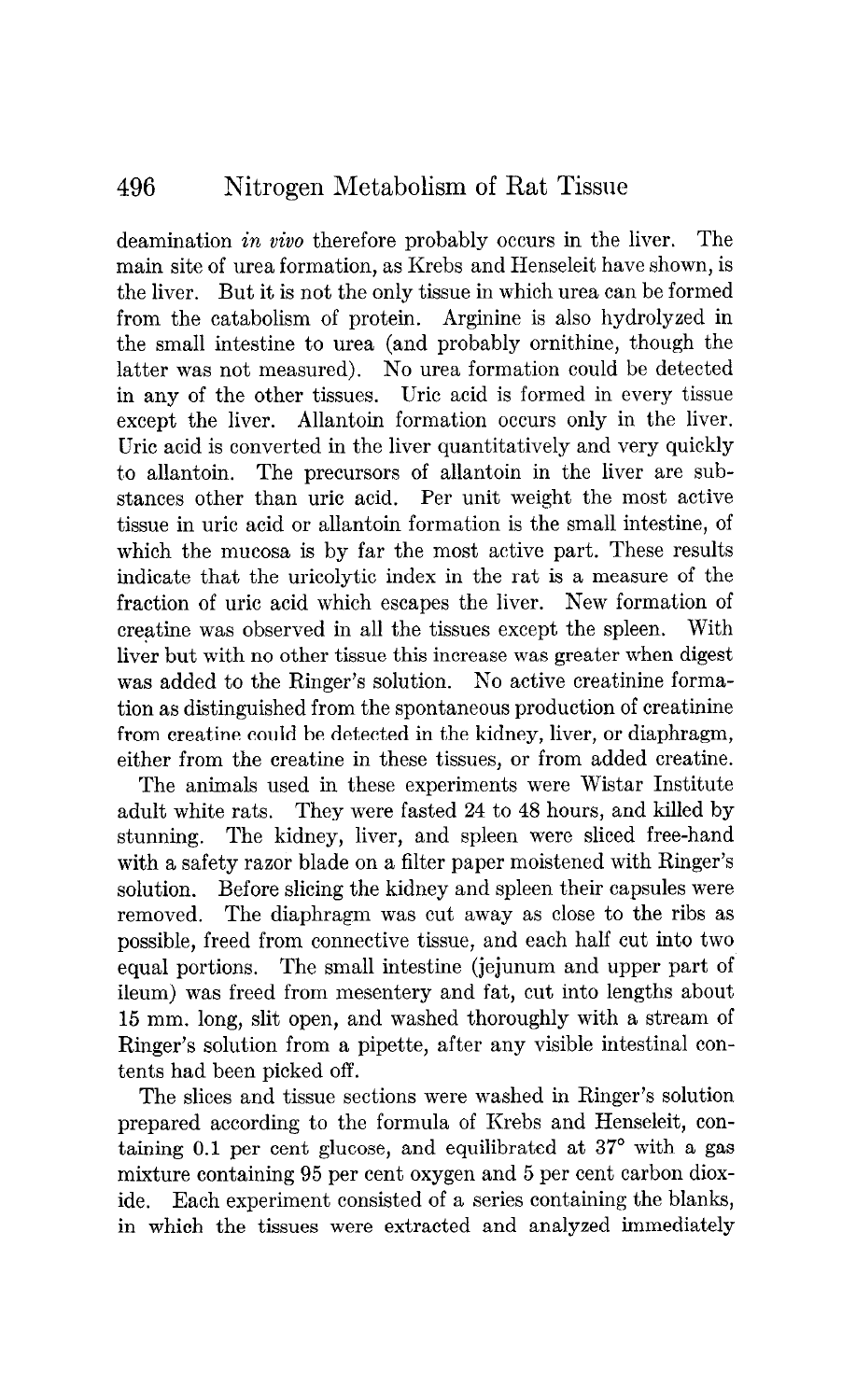after the washing, and a number of others in which the composition of the experimental Ringer's solutions was varied. In each member of the series relatively large amounts of tissue were used, 20 to 100 mg. of dry weight, requiring, for a large experiment, three or four animals. The slices or tissue sections were distributed in Petri dishes containing about 20 cc. of equilibrated glucose-Ringer's solution, one dish for each member of the series. When a sufficient amount of tissue had been obtained, the slices were transferred from the Petri dishes to the experimental vessels, containing as a rule 5 cc. of Ringer's solution with some other substance dissolved in it whose influence was being investigated. The slices were impaled on tungsten spikes carried on a glass ring into which they were fused. As a rule somewhat less than half an hour elapsed from the killing of the first animal until all the slices were immersed in the experimental solutions.

The vessels containing the tissue were then attached to Warburg manometers, partially immersed in the bath at 37<sup>°</sup>, and a gas mixture of 95 per cent oxygen and 5 per cent carbon dioxide blown through for 10 minutes. They were then sealed off, completely immersed in the water bath, and rocked at a rate of about 90 cycles per minute for the duration of the experiment, in most cases 4 hours. By means of the manometers the gas exchange was followed. Only those experiments were taken into account in which the tissues respired actively.

At the end of the experiment the tissues were extracted as follows: The Ringer's solution was pipetted into a 25 cc. volumetric flask. The slices were washed with two successive 5 cc. portions of 0.001 N HCl, and the washings added to the volumetric flask which was then immersed in a boiling water bath for 5 minutes. The slices were washed once more with 5 cc. of the acid, which was transferred to a 25 cc. test-tube, after which the slices were removed and added to the test-tube. The vessel itself was washed once again with 5 cc. of the acid which was then transferred to the test-tube. The test-tube containing the slices and washings was placed in a boiling water bath for 10 minutes, after which the liquid was poured into a small beaker. The slices, which were kept in the test-tube, were extracted in the boiling water bath twice more for 10 minute intervals with 5 cc. portions of acid, and finally for 5 minutes with 5 cc. of acid. All the washings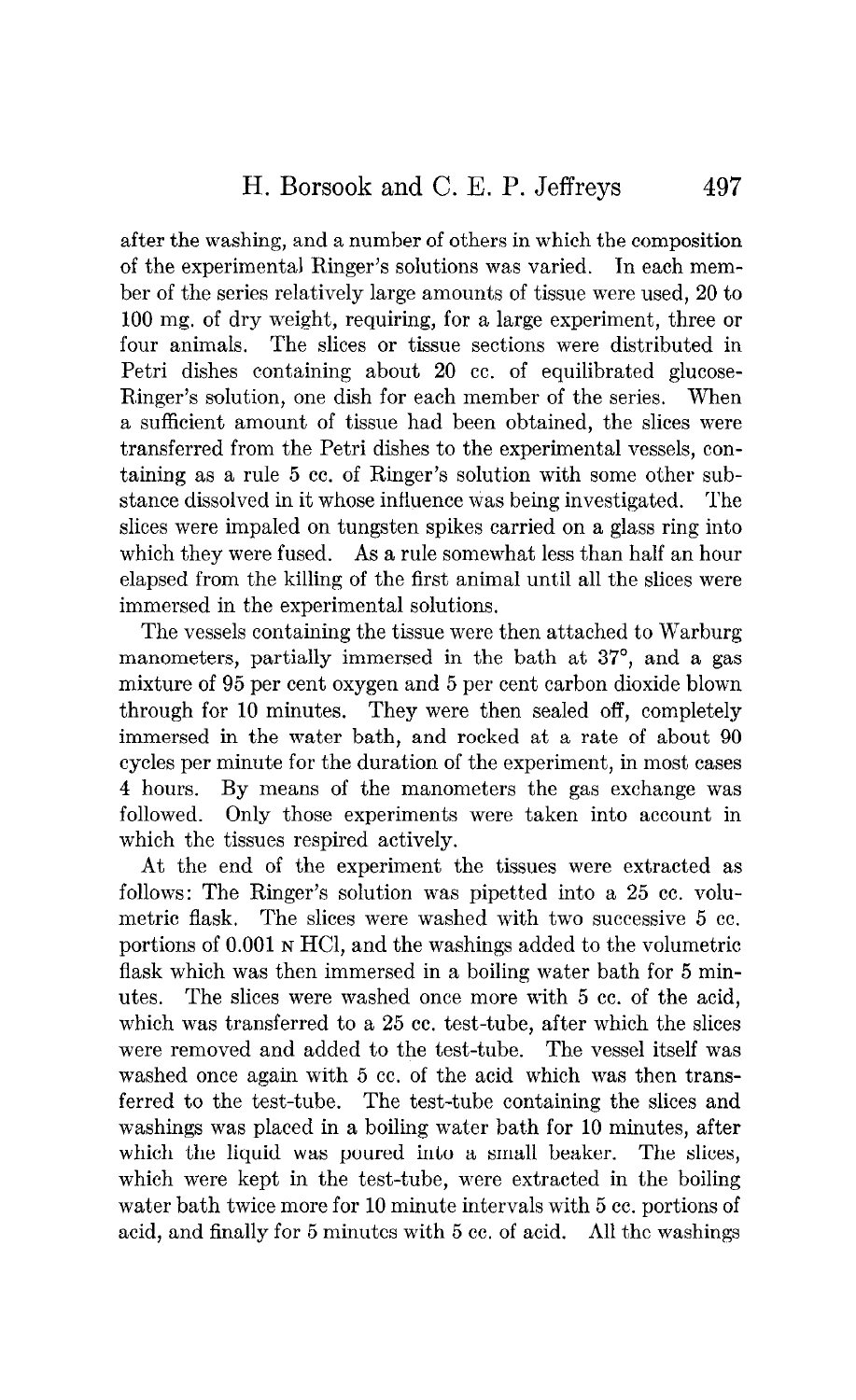#### 498 Nitrogen Metabolism of Rat Tissue

were collected in the beaker, evaporated down on a hot-plate, and added to the 25 cc. volumetric flask. After cooling to room temperature, the contents were diluted with 0.001 N HCl to the mark, and then filtered. The filtrate was used for the analyses. The precipitate of coagulated protein remaining on the filter paper was washed several times with distilled water and then added to the slices which were transferred to small glass cups (the rounded ends of small test-tubes) of about 10 mm. internal diameter, in which they were dried at 100-105" to constant weight.

The free amino nitrogen determinations were carried out as follows: 1 small drop of neutral red solution was added to 3 cc. of the filtrate in a 25 cc. Erlenmeyer flask, and dilute  $H_2SO_4$  (0.135 N) 'was added until the solution was just acid, after which the solution was evacuated with a suction pump to remove the carbon dioxide. Dilute sodium hydroxide was now added to the solution until it was nearly neutral, and the solution again evacuated to remove any carbon dioxide added with the sodium hydroxide. Approximately 0.3 cc. was taken for titration. Another small drop of neutral red was added, and the solution then titrated to match a phosphate buffer at pH 7.0 containing the same concentration of neutral red. Then an equal volume of commercial formaldehyde, diluted 1:1 with water and neutralized to phenolphthalein, and 6 small drops of 0.2 per cent phenolphthalein were added. This mixture was titrated to match a standard consisting of Ringer's solution containing the same concentration of neutral red, and formaldehyde, one-sixth the concentration of phenolphthalein, and sufficient alkali to develop the maximum color of the phenolphthalein. The alkali used in the second stage minus the titration value of the same quantity of Ringer's solution (or water) similarly titrated in two stages and containing formaldehyde was taken as representing the amino nitrogen plus ammonia present.

The 0.3 cc. aliquots were delivered from a micropipette described by Linderstrøm-Lang and Holter, at a uniform rate with a constant pressure of nitrogen, into small vials 30 mm. high and 7 mm. in inside diameter. The titrating fluid,  $N/14$  NaOH, was delivered from a microburette of the type described by Linderstrøm-Lang and Holter containing 100 c.mm. in a length of approximately 50 cm. The carbon dioxide of the air seriously interferes with the titration carried out on this micro scale. This difficulty was over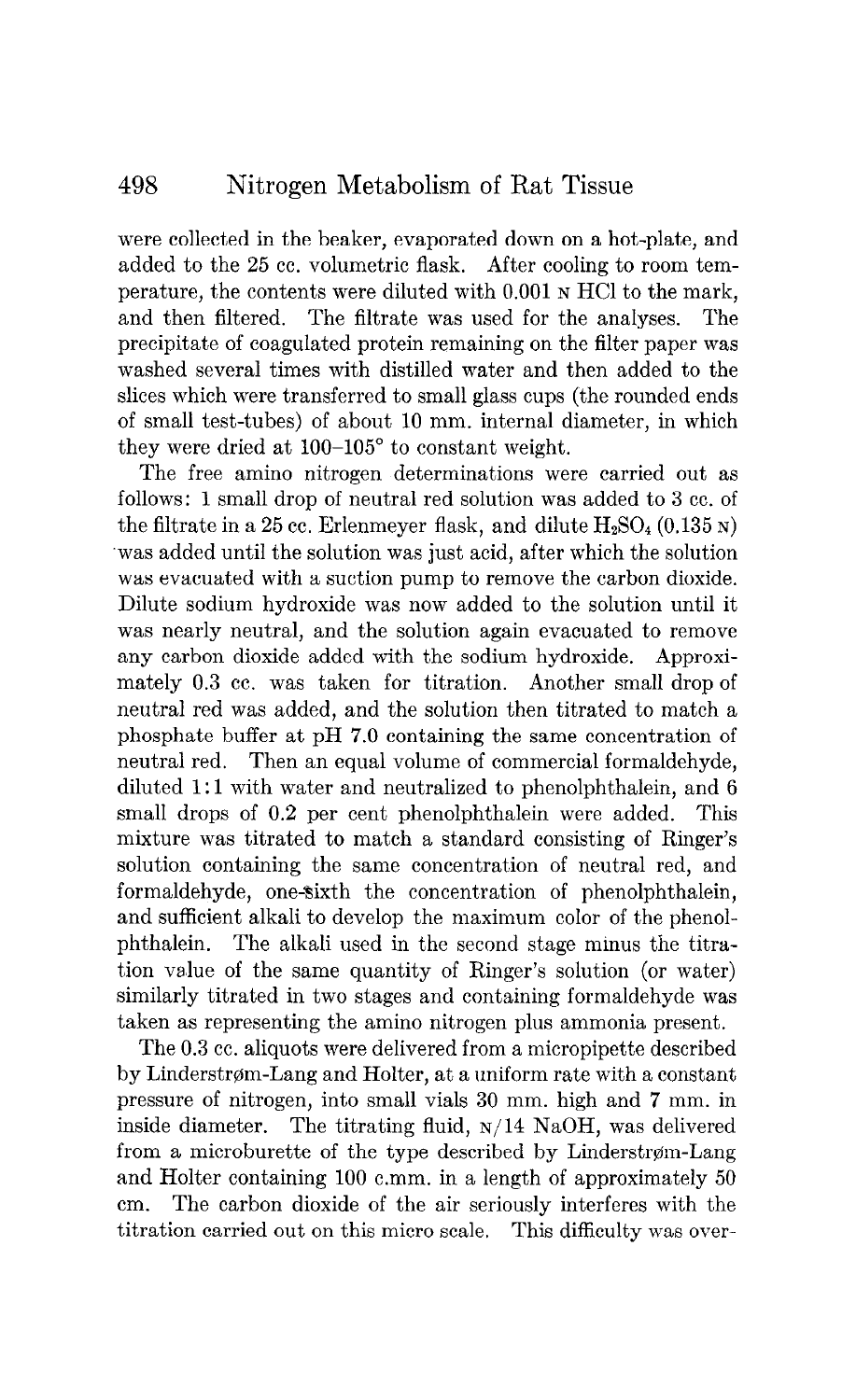come by carrying out the titration in a closed chamber kept free of air as follows: The vial was screwed up against a brass plate covering the top. Through small holes in this plate pass a small glass stirring rod, the tip of the burette reaching into the solution, and a small tube of about 1 mm. inside diameter extending for only a few mm. below the brass plate. Through this tube a rapid current of alkali-washed nitrogen was passed. This procedure kept the chamber sufficiently free of  $CO<sub>2</sub>$ . The usual titration figures ranged from 12 to 40 c.mm. of  $\frac{\text{N}}{14}$  NaOH for 0.3 cc. of solution. The blank was usually about 6 to 8 c.mm. The titrations were always carried out in triplicate. After some practise extremes differed by not more than 0.3 c.mm.

The present studies, to our knowledge, are the first in which an attempt has been made in experiments with surviving tissue slices to construct a balance sheet of the non-heat-coagulable nitrogen. In all previous studies only one or two constituents have been measured, and the possibility remained that the changes observed were in part or entirely in the initial constituents of the tissues induced by the addition of the substances whose effect was being investigated, and were not changes effected by the tissues in the added substances. By determining the total nitrogen and most of the known nitrogenous constituents at least the gross changes observed could be allocated to the initial constituents of the tissues or to the added digest.

Most of the results are summarized in Table I. They are averages of over 100 experiments. The individual deviations from these averages were small, and were in no case in the opposite direction from those given. The blank values are those obtained from the tissues boiled and extracted at the beginning of the experiment. The others are differences from these blank values when the tissues were maintained in Ringer's solution for 4 hours at 37".

Considering first the changes in Ringer's solution alone, Table I shows that increases occurred in every category. Computed in terms of the whole animal for 24 hours, these changes are 6 to 10 times greater than the endogenous nitrogen metabolism of the rat (5). Thes'e might be interpreted therefore as. autolytic changes; i.e., they represent qualitatively abnormal disintegration of the cells. If this is the case, it may be expected that the rate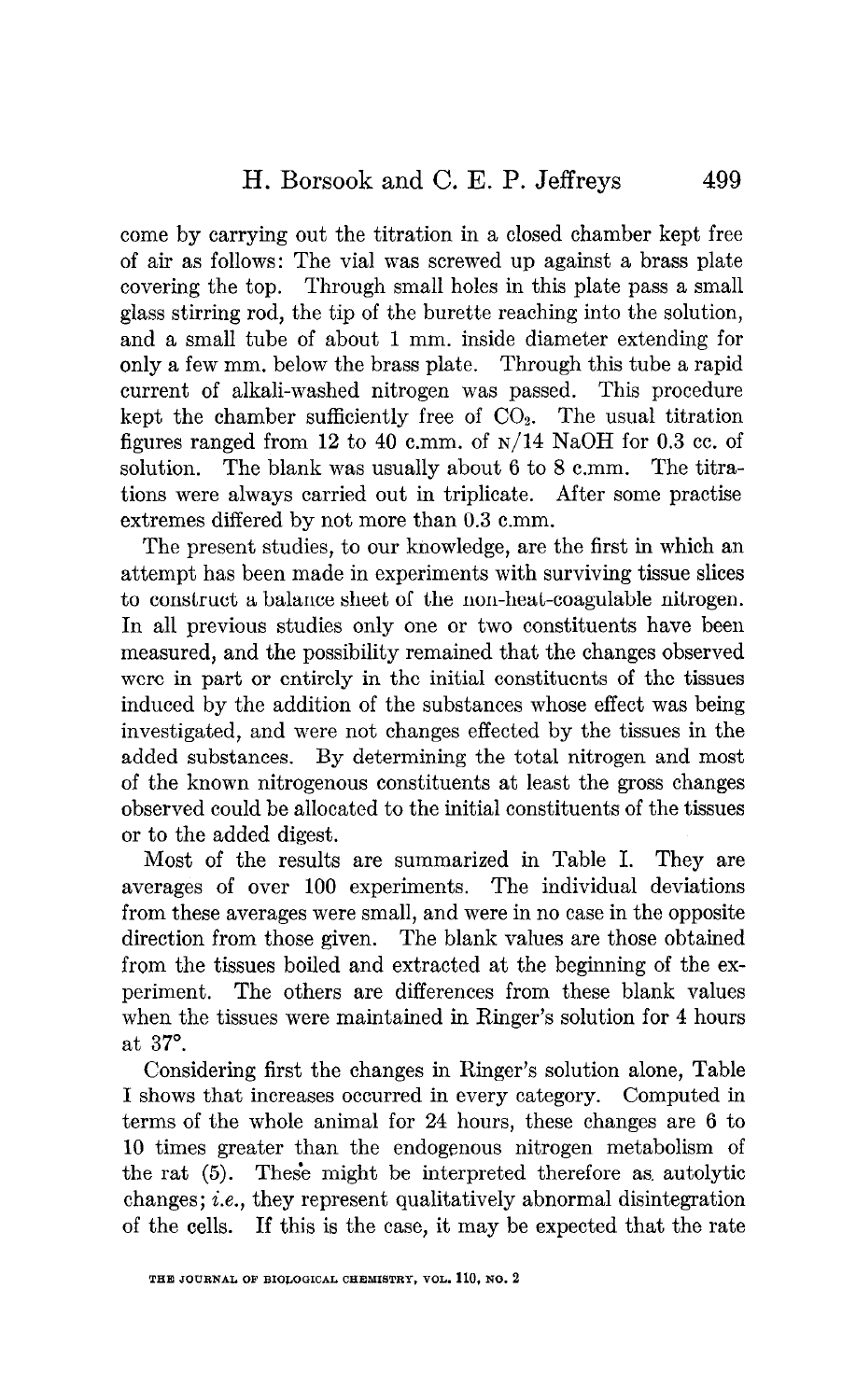| 0                                                                                                                    |                                                                                                                                                  | Nitrogen Metabolism of Rat Tissue                                                                         |              |                                                                                                                                                                                                                                                                                                                                                     |  |        |                                                                                                                                                                                             |  |           |   |  |           |  |               |                                  |                               |          |
|----------------------------------------------------------------------------------------------------------------------|--------------------------------------------------------------------------------------------------------------------------------------------------|-----------------------------------------------------------------------------------------------------------|--------------|-----------------------------------------------------------------------------------------------------------------------------------------------------------------------------------------------------------------------------------------------------------------------------------------------------------------------------------------------------|--|--------|---------------------------------------------------------------------------------------------------------------------------------------------------------------------------------------------|--|-----------|---|--|-----------|--|---------------|----------------------------------|-------------------------------|----------|
|                                                                                                                      | Residual N                                                                                                                                       | $\begin{array}{l} \hspace{-20pt}\textit{per cent total}\\ \hspace{-20pt}\textit{soluble $N$} \end{array}$ | $0.71$<br>44 |                                                                                                                                                                                                                                                                                                                                                     |  | ಜಿ ಇ   |                                                                                                                                                                                             |  | 47        | 住 |  | 65<br>35  |  | $\frac{2}{5}$ |                                  |                               |          |
|                                                                                                                      | Creatine N                                                                                                                                       | mg.                                                                                                       | 0.006        |                                                                                                                                                                                                                                                                                                                                                     |  |        |                                                                                                                                                                                             |  |           |   |  |           |  | 0.041         | $-0.017$                         | $-0.017$                      | $-0.020$ |
|                                                                                                                      | Uric acid N                                                                                                                                      | mg.                                                                                                       |              | 0000                                                                                                                                                                                                                                                                                                                                                |  | 0.003  |                                                                                                                                                                                             |  |           |   |  |           |  |               | $+0.066$<br>$+0.081$<br>$+0.090$ |                               |          |
| Changes in Nitrogenous Extractives Effected by Rat Tissues, in 4 Hours at 37.5°, per 100 Mg. of Dry Weight of Tissue | Allantoin N                                                                                                                                      | mg.                                                                                                       |              | $+0.005$<br>$+0.098$<br>$+0.120$<br>$+0.144$                                                                                                                                                                                                                                                                                                        |  |        |                                                                                                                                                                                             |  |           |   |  |           |  |               |                                  |                               |          |
|                                                                                                                      | Urea N                                                                                                                                           | mg.                                                                                                       | 0.048        |                                                                                                                                                                                                                                                                                                                                                     |  |        | $33.39.89.8$<br>$33.39.89.8$<br>$34.39.89.8$<br>$35.39.8$<br>$36.39.8$<br>$37.39.8$<br>$38.39.8$<br>$39.39.8$<br>$39.39.8$<br>$39.39.8$<br>$39.39.8$<br>$39.39.8$<br>$39.39.8$<br>$39.39.8$ |  |           |   |  |           |  |               |                                  |                               |          |
|                                                                                                                      | Ammonia N                                                                                                                                        | mg.                                                                                                       |              |                                                                                                                                                                                                                                                                                                                                                     |  |        |                                                                                                                                                                                             |  |           |   |  |           |  |               |                                  | $-0.053$<br>$-0.065$          |          |
|                                                                                                                      | Amino N                                                                                                                                          | mg.                                                                                                       | 0.15         |                                                                                                                                                                                                                                                                                                                                                     |  |        | $22471288212882112858585$                                                                                                                                                                   |  |           |   |  |           |  |               |                                  | $+0.43$<br>$+0.35$<br>$+0.35$ |          |
|                                                                                                                      | Total<br>soluble N                                                                                                                               |                                                                                                           |              |                                                                                                                                                                                                                                                                                                                                                     |  |        |                                                                                                                                                                                             |  |           |   |  |           |  |               |                                  |                               |          |
|                                                                                                                      | $\begin{array}{l} \text{Concentra-} \\ \text{tion of N} \\ \text{added to} \\ \text{Ringer's} \\ \text{Kinger's} \\ \text{solution} \end{array}$ | mg. per 106                                                                                               |              | $\begin{picture}(18,10) \put(0,0){\line(1,0){15}} \put(10,0){\line(1,0){15}} \put(10,0){\line(1,0){15}} \put(10,0){\line(1,0){15}} \put(10,0){\line(1,0){15}} \put(10,0){\line(1,0){15}} \put(10,0){\line(1,0){15}} \put(10,0){\line(1,0){15}} \put(10,0){\line(1,0){15}} \put(10,0){\line(1,0){15}} \put(10,0){\line(1,0){15}} \put(10,0){\line(1$ |  |        |                                                                                                                                                                                             |  |           |   |  |           |  |               |                                  |                               |          |
|                                                                                                                      | Tissue                                                                                                                                           |                                                                                                           | Liver        |                                                                                                                                                                                                                                                                                                                                                     |  | Kidney |                                                                                                                                                                                             |  | Diaphragm |   |  | Intestine |  | Spleen        |                                  |                               |          |

 $\mathrm{T}_\mathrm{ABLB}$ I TABLE I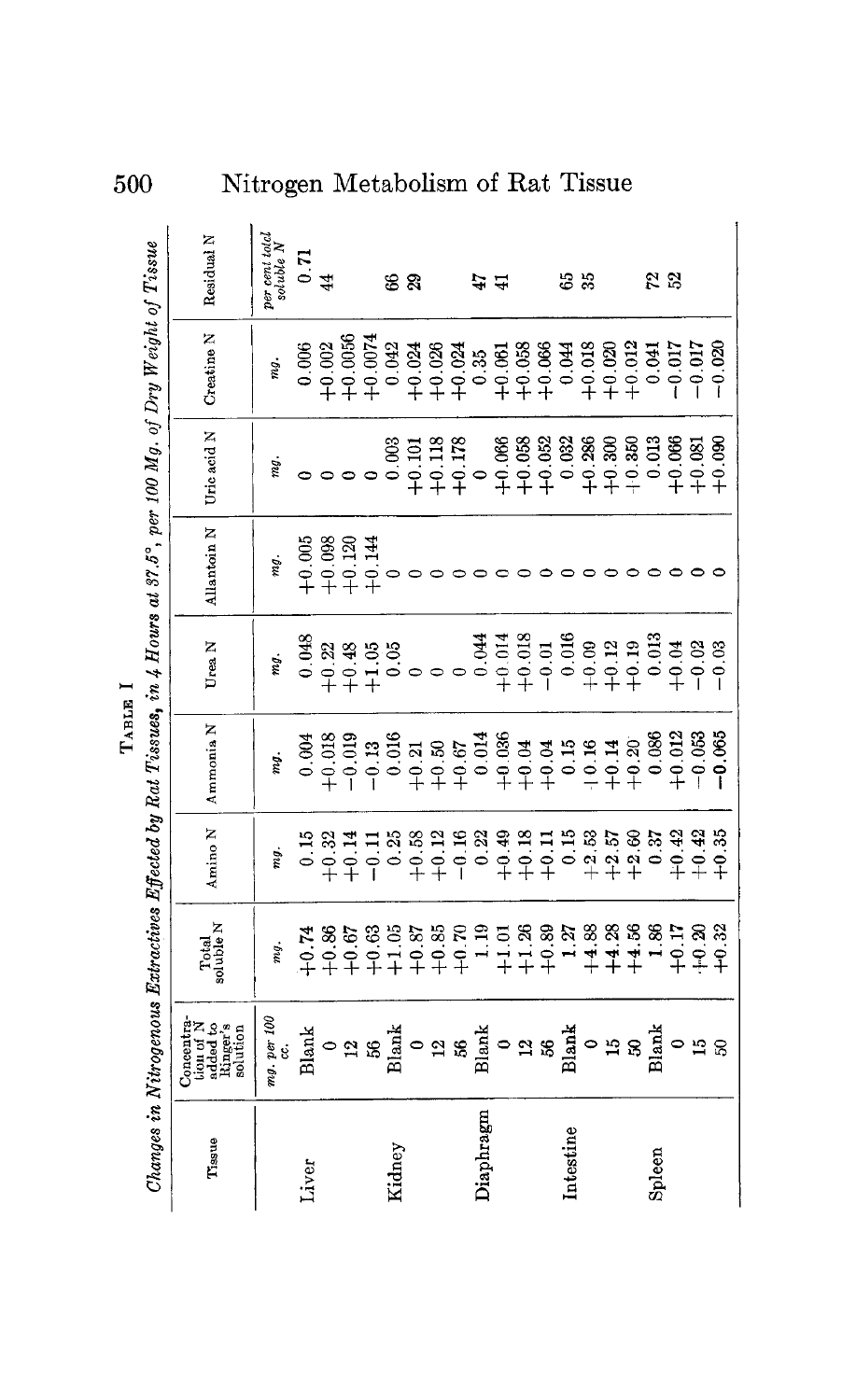of increase would not fall off quickly, and might even increase. Actually the maximum rate of increase was in the 1st hour, and became progressively less over a period of 6 hours. It seems therefore that the changes recorded in Table I may be related to the breakdown of labile nitrogenous constituents present in the cell in a limited quantity.

For the time being, until the factors influencing the rate of production of the various substances have been studied further, the data will be interpreted only as revealing the presence or absence of certain potentialities in the different tissues.

The changes in total soluble nitrogen show that protein hydrolysis, i.e. the production of non-heat-coagulable nitrogen, may occur in all the tissues. The very large changes observed with intestine are not surprising in view of the active secretory function of this tissue and the hydrolyzing enzymes elaborated there.

The changes in the amino nitrogen and residual nitrogen are additional evidence that some hydrolysis of polypeptides or protein occurred. The largest absolute changes were again in the intestine, but the greatest relative change indicated by the residual nitrogen figures was in the kidney.

In accord with the observations of Krebs (6), the most extensive ammonia formation was in the kidney. The amount of ammonia formed by the intestine is relatively small, considering the enormous increase in free amino nitrogen.

The most active urea formation was, of course, in the liver. But some urea was also formed in the intestine. The values given for the other tissues fall just within the limits of uncertainty of the method.

Allantoin is formed in the liver; uric acid in all other tissues. The very small quantities in the blanks indicate that both these substances are very diffusible, and hence are easily washed out. Experiments in which liver and kidney slices were incubated together proved (taken in conjunction with the specificity of the method) that the substance formed in the kidney is uric acid. Under these conditions no uric acid was found. The allantoin was the sum of the allantoin formed by the liver alone plus the uric acid formed by the kidney alone. Uric acid added to Ringer's solution in which liver slices were suspended was later quantitatively recovered as allantoin.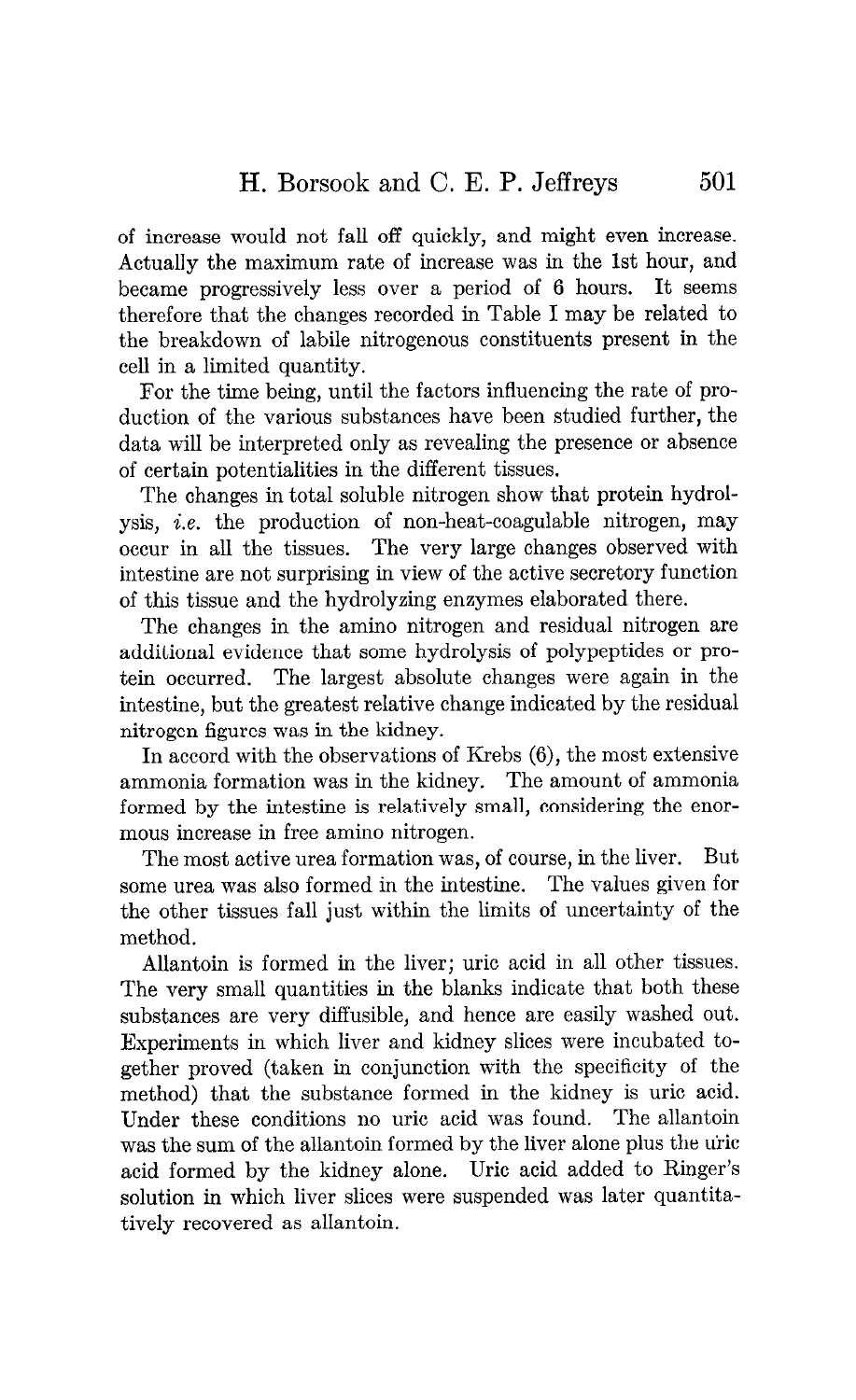# 502 Nitrogen Metabolism of Rat Tissue

Increases in total creatine were found with every tissue except the spleen. The largest increases were with diaphragm, the least with liver. The large amounts of creatine in the blanks were to be expected, since most of the creatine is probably held in the tissues as phosphocreatine.

The proof is not as complete with the creatine as it is with uric acid that the chromogenic substance with aIkaIine picrate is creatinine, derived from creatine. There is no enzymatic method which could be used on the micro scale necessary here; and the quantities are too small to be extracted and identified in the form of a well defined derivative, such as the creatinine zinc chloride, for example. Nevertheless, there are good reasons for accepting the figures as indicative of creatine. First the chromogenic substance with alkaline picrate is adsorbed on Lloyd's reagent and washed. Secondly, the quantity obtained before autoclaving in  $0.2 \text{ N HCl}$ is very small. Thirdly, the blank values are lower than the creatine figures quoted for these tissues (7).

It has long been known that creatine (and creatinine) synthesis occurs normally in young animals from both exogenous and endogenous protein nitrogen  $(7, 8)$  and may apparently be increased by any of a large number of amino acids (9). The data in Table I constitute one of the first pieces of direct evidence that creatine synthesis may be continually in progress in the normal adult animal.

The figures in Table I in the experiments with nitrogen added to the Ringer's solution represent the difference between the amounts found at the end of the experiment minus the blank values and minus the quantities of the various substances added. Where the resulting figure is less than that obtained with Ringer's solution alone, it indicates either retardation of the "autolytic" process, or removal of some of the added material, or both. Where the resulting figure is greater than in plain Ringer's solution, in view of the changes in total soluble nitrogen, it may be taken that the difference represents action of the tissues on some constituent of the added digest.

In most experiments we preferred to use a mixture of amino acids resulting from the complete enzymatic hydrolysis of egg albumin, resume it and the complete entrymatic hydrotysis of the amount rather than a single anniho acid. For the purposes of this survey it seemed preferable to present to the tissues a physiological mix-<br>ture of amino acids in approximately physiological concentration.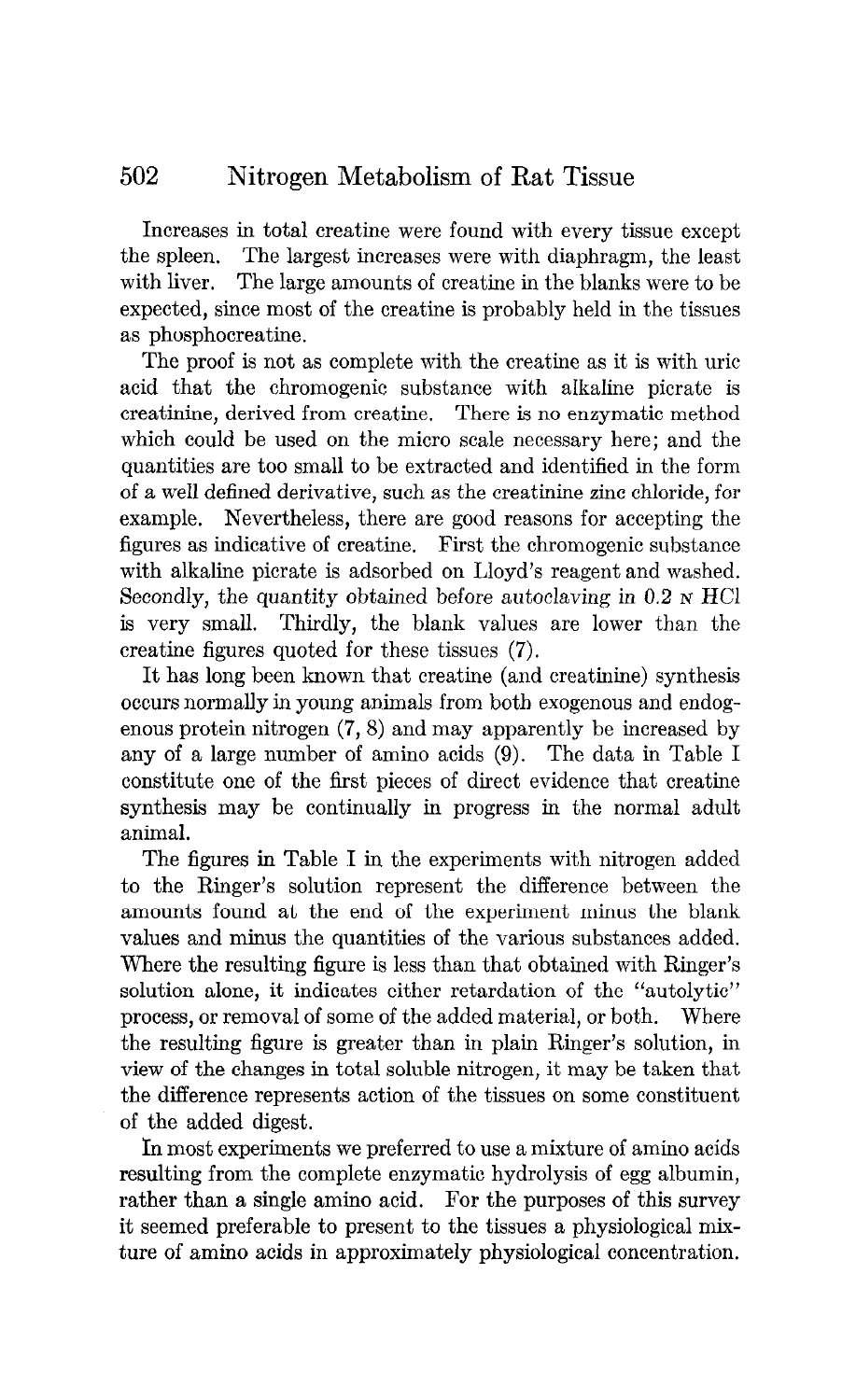The changes in total soluble nitrogen afford no evidence of any increased breakdown of tissue consequent upon the addition of amino acids; i.e., of any stimulation of endogenous nitrogen metabolism by the added amino acids.

The amino acid and ammonia figures with liver and kidney are distinctly less than those with plain Ringer's solution. In the case of the liver they represent the conversion of amino nitrogen and ammonia to urea; in the kidney, deamination with the formation of ammonia. The negative figures indicate that the quantity of amino nitrogen or ammonia removed from the mixture of added amino acids was greater than that formed in Ringer's solution alone.

The amount of urea formed in the liver compared with the ammonia formation in the kidney shows that the liver is as active in the deamination of a mixture of amino acids, under comparable conditions, as the kidney. In this respect our results differ from those of Krebs who found in experiments with individual amino acids suspended in a phosphate buffer solution relatively much less urea formation in the liver than ammonia in the kidney. It is possible, in fact there is definite indication in Krebs' data, that the rate of deamination of amino acids in the liver, similar to the rate of urea formation from ammonia (1), is faster in a  $CO<sub>2</sub>$ -bicarbonate-Ringer's solution than in the less physiological phosphate buffer solution at the same pH.

More urea was formed in the liver than could be accounted for by the amino nitrogen and ammonia which had disappeared. This excess was greater than the urea which could have arisen from the hydrolysis of all the added arginine. One of the sources of nonamino nitrogen convertible to urea is probably histidine. Edlbather and Neber (10) have demonstrated the existence in the liver of an enzyme capable of converting at least one of the imidazole nitrogen atoms of histidine to ammonia. We found that histidine added to liver slices led to a marked increase in free ammonia and urea. In the experiments with the mixture of amino acids the urea formed could be accounted for by the amino nitrogen and ammonia which had disappeared, and by assuming that all the arginine was hydrolyzed and that the imidazole nitrogen of all the added histidine was converted to urea. It seems improbable from our experiments with histidine alone that all the histidine added with the digest was decomposed. It is more probable that there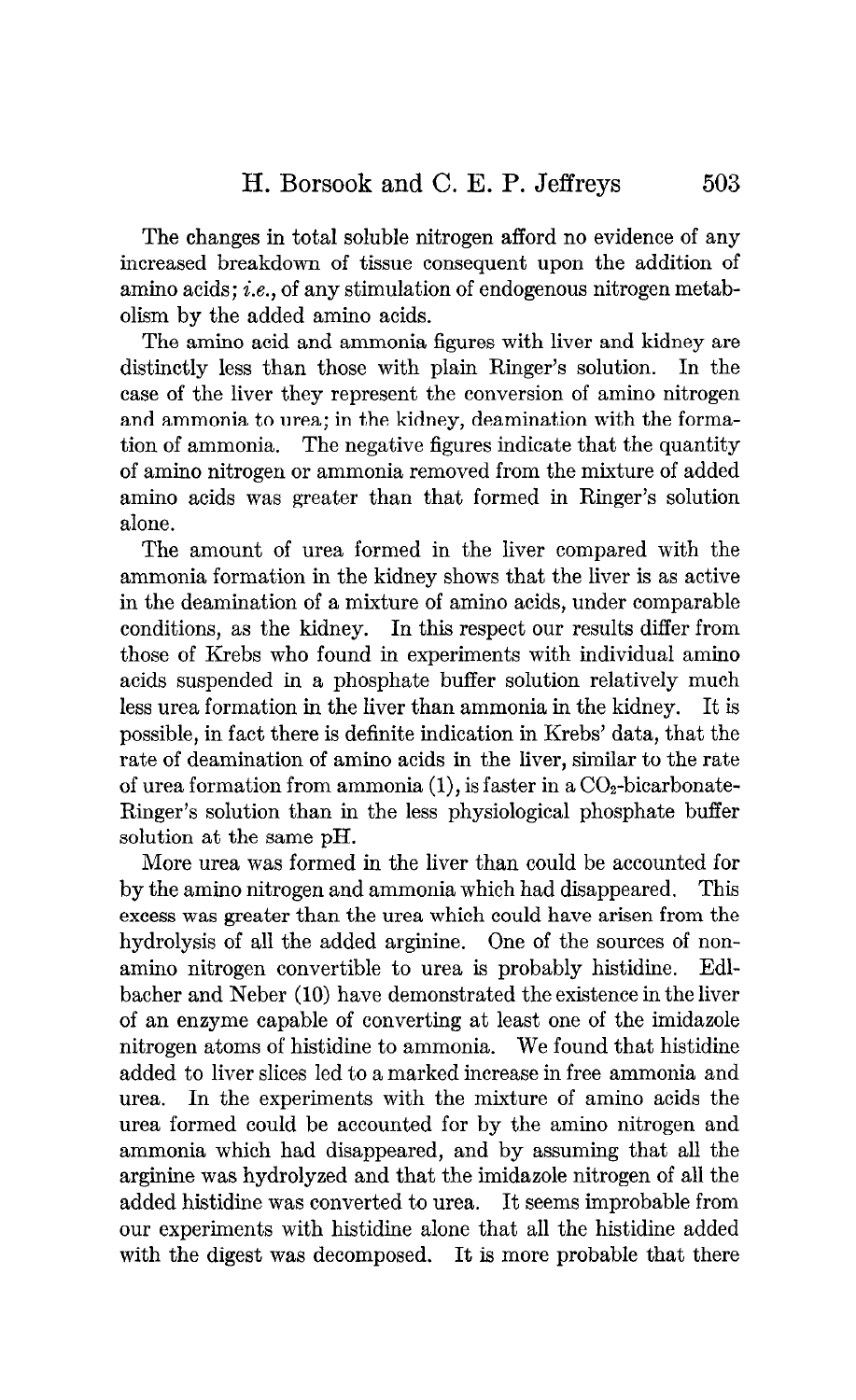are still other forms of non-amino nitrogen, proline for example, which the liver can convert to urea.

In the kidney only part of the amino nitrogen which had disappeared could be accounted for as ammonia, uric acid, or creatine. Krebs (6) similarly observed a much greater disappearance of amino groups when individual amino acids were added to kidney slices than could be accounted for by the increase in ammonia.

Table II shows the formation of urea from arginine in the small intestine. The urea formed in the Ringer's solution alone could have arisen from arginine liberated by the "autolysis" of the intestine. Table I shows there is a great increase in amino nitrogen when the small intestine is incubated in Ringer's solution for

TABLE II  $U$ rea  $\emph{Formation by Rat Small Intestimate},$  in 4  $\emph{House}$  at 37.5°, per 100  $\emph{Mg. of Dr}$ Weight of Tissue

| Solution<br>No.  | Additional contents of Ringer's solution (5 cc.)       |                  |  |  |  |
|------------------|--------------------------------------------------------|------------------|--|--|--|
|                  |                                                        | $ma \times 10^3$ |  |  |  |
| 1                | Blank; tissue analyzed immediately                     |                  |  |  |  |
| $\boldsymbol{2}$ | None                                                   | 120              |  |  |  |
| 3                | Complete enzymatic hydrolysate of egg albumin; $N =$   | 112              |  |  |  |
|                  | $32 \text{ mg}$ . $\%$                                 |                  |  |  |  |
| 4                | $(3) + 15$ mg. % NH <sub>3</sub> -N                    | 100              |  |  |  |
| 5                | $(3) + 10$ " % ornithine                               | 105              |  |  |  |
| 6                | $(3) + 15$ " % NH <sub>3</sub> -N + 10 mg. % ornithine | 82               |  |  |  |
| 7                | 20 mg. $\%$ arginine                                   | 365              |  |  |  |

4 hours at 37.5". Table II also shows that no other amino acid, with or without added ammonia, nor ammonia itself can serve as a precursor of urea in the intestine.

As pointed out above the method of surviving tissue slices holds out the hope of observing and possibly of analyzing anabolic processes. In the physicochemical sense the synthesis of urea from ammonia and carbon dioxide is such a process because in this "half reaction" there is a gain in free energy which must be obtained from an energy-yielding reaction with which it must be coupled.' From the physiological point of view urea formation

1 The formation of urea from ammonia and carbon dioxide may be written as

(1)  $2NH_3 + H_2CO_3$  (aqueous) =  $CO(NH_2)_2 + 2H_2O$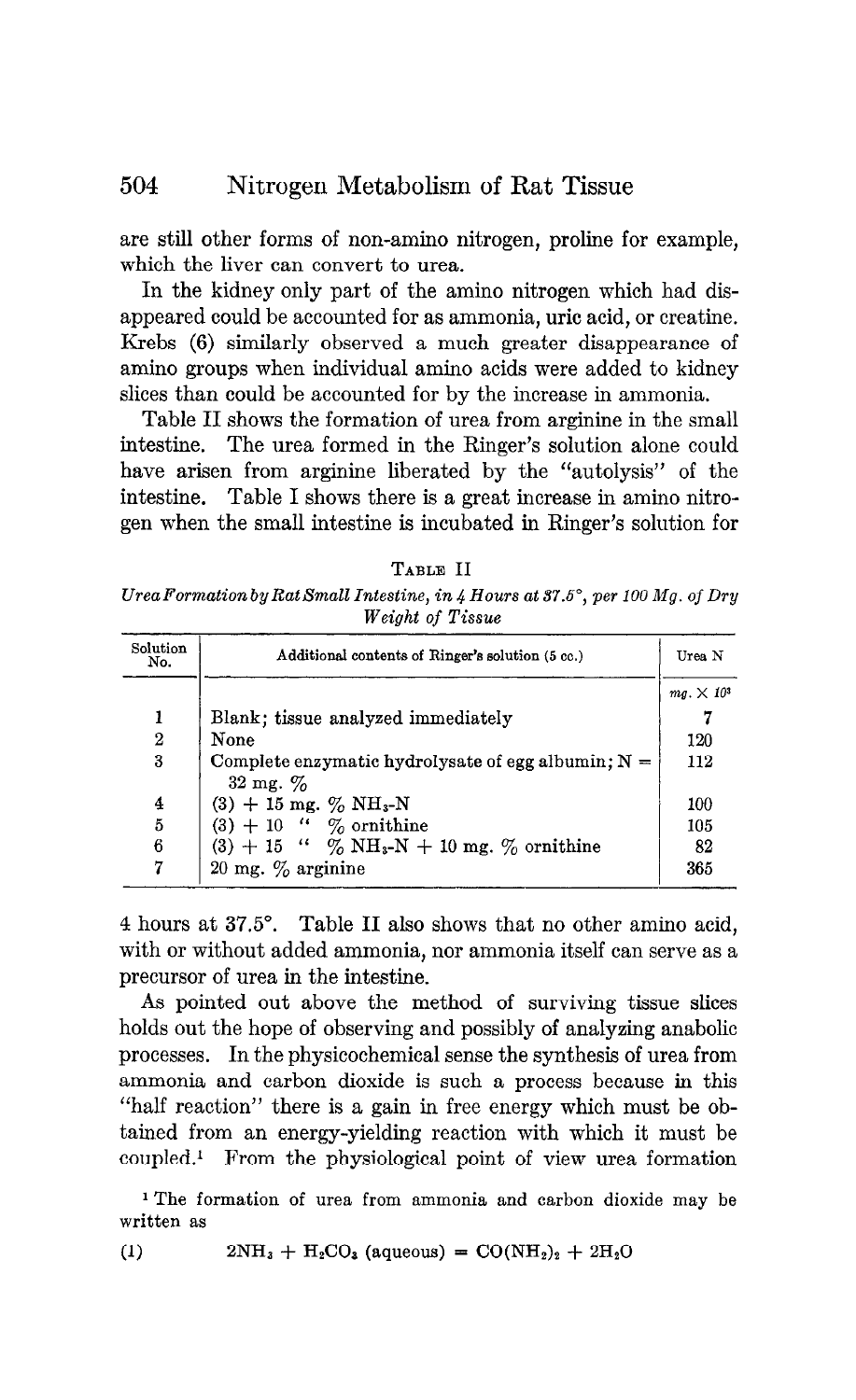## H. Borsook and C. E. P. Jeffreys

is, on the contrary, a catabolic phenomenon. This complete antithesis between physicochemical and physiological classification raises the question of whether it will be profitable to retain the classical concepts of anabolism and catabolism. Of anabolic processes in both the physiological and physicochemical sense we have obtained clear indications only of the formation of amino groups from ammonia, in the kidney and in the spleen.2 The data

or as

## (2)  $2NH_4^+ + 2HCO_3^- = CO(NH_2)_2 + H_2CO_3$  (aqueous)

According to Equation 1  $\Delta H$  for the conditions in the plasma is -6600 calories; for Equation  $2 +11,700$  calories. The difference is the energy of ionization. The reaction in Equation 1 is exothermic, in Equation 2 endothermic. A priori either reaction is possible. From consideration of the heat changes alone it is obviously not safe even to guess whether the synthesis of urea from ammonia and  $CO<sub>2</sub>$  could proceed spontaneously or not; i.e., whether it is dependent on another energy-liberating reaction or not. This uncertainty is removed when the free energy data are taken into account. Since the ions and the undissociated molecules are in equilibrium, the free energy change  $\Delta F$  is the same whether calculated from Equation 1 or 2, and under the conditions existing in the plasma amounts to  $+14,300$ calories. The synthesis of urea under these conditions therefore cannot proceed spontaneously.

2 The formation of an amino acid from ammonia and a non-nitrogenous acid may involve a positive or a negative free energy change. It would be unsafe therefore without definition of the actual chemical reaction which has occurred to conclude that an increase in free amino groups at the expense of ammonia necessarily implied the existence of another reaction coupled with it yielding the energy for this synthesis. For example, the free energy change,  $\Delta F$ , in the oxidative deamination of alanine, CH<sub>3</sub>CH- $(NH_3)^+COO^- + \frac{1}{2}O_2 = CH_3C(O)COO^- + NH_4^+$ , is approximately -39,000 calories, when all the reactants are taken at 1 M concentration. From this value the equilibrium relationship

$$
((\text{Pyruvate}^{-}) (\text{NH}_4^+))/((\text{alanine}^{\pm}) (\text{O}_2)^{0.5}) = K = 10^{29.3}
$$

is enormously in favor of deamination. The synthesis of alanine under physiological conditions therefore can proceed only if coupled with another energy-yielding reaction. On the other hand, in the reaction *l*-aspart- $\alpha t e^{\pm}$  = fumarate<sup>-</sup> + NH<sub>4</sub><sup>+</sup> the equilibrium expression is

 $((\text{Fumarate}^-) (\text{NH}_4^+))/(\text{aspartate} \pm) = 0.011$ 

In our experiments where the concentration of ammonia was approximately 0.003 M, an initial concentration of fumarate of 0.116 per cent (0.01 M) would spontaneously in the presence of the suitable enzyme lead to the conversion of approximately half the ammonia to aspartate, without the intervention of any other reaction (11, 12).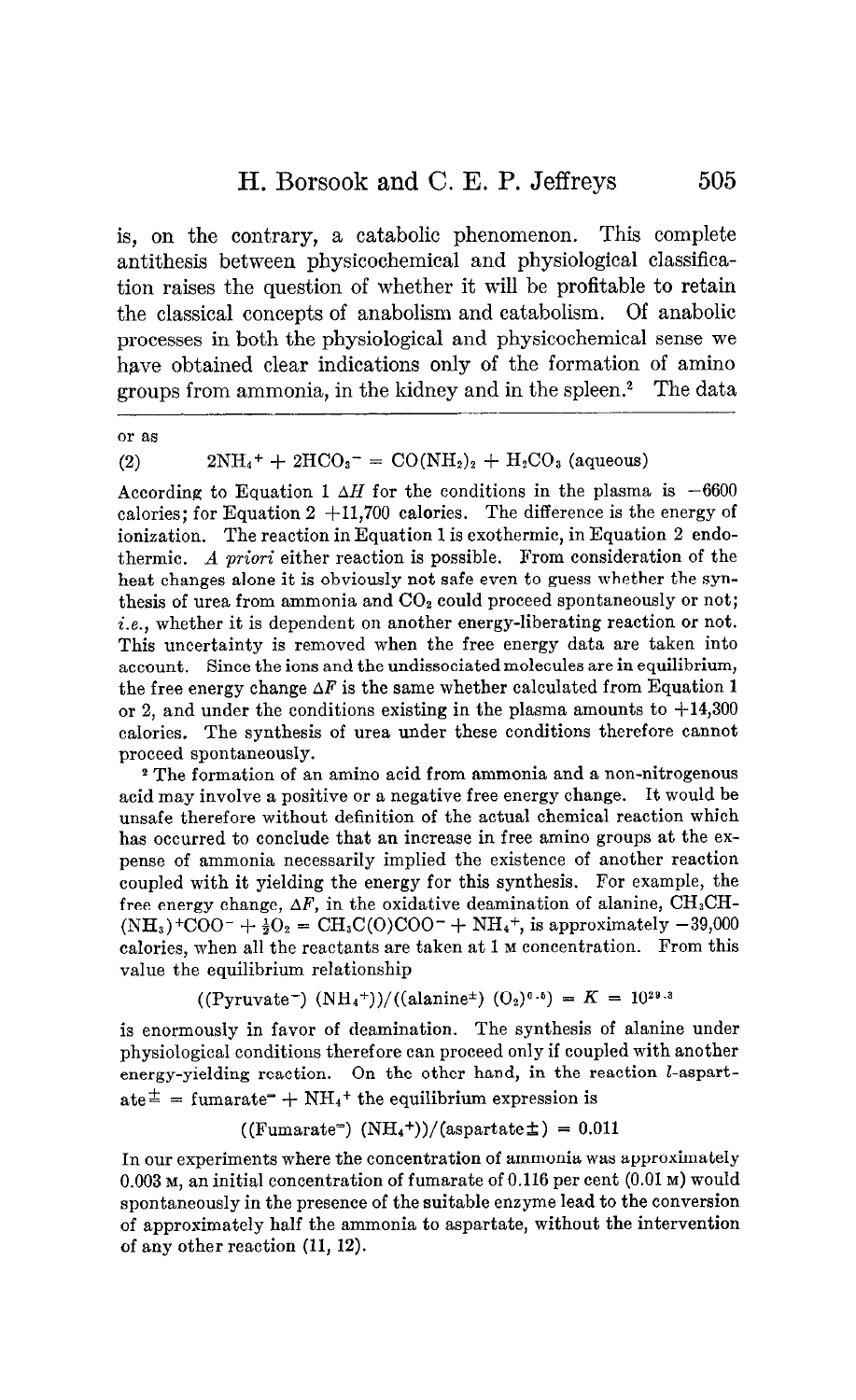will be published later as part of a detailed and extensive study of this phenomenon alone.

From the data in Tables I and II we may infer that, while protein hydrolysis may occur in all tissues, deamination of amino acids takes place only in the liver and kidney. But since the rate of determination of a mixture of amino acids under comparable conditions is approximately the same in both tissues, and as the liver is 4 to 5 times as large as both kidneys combined, the bulk of the deamination in vivo probably takes place in the liver. The following approximate computation points to the same conclusion. A fair estimate of the blood flow through the kidneys of a dog weighing 10 kilos is 200 liters in 24 hours (13). The average increase in ammonia in the blood of the renal vein over that in the artery 2 minutes after the injection of alanine is 2 to 3.3 mg. per liter (14, 15). The normal difference is of the order of magnitude of 1 to 2 mg. per liter. If the high figure is taken, the total nitrogen deaminized in the kidney in 24 hours would be less than 1.0 gm. The urinary urea nitrogen in a dog in 24 hours may be over 30 gm. This figure seems even beyond the possibilities of blood flow through the liver. The preferential catabolism of nitrogen in the liver is facilitated by the storage of amino acids in the liver in the first hours after the passage of amino acids into the blood stream (16), and by the presence there of large quantities of labile nitrogen (17).

Urea formation is also a predominantly hepatic function. The only urea originating from the catabolism of protein nitrogen which can be formed in the intestine can be derived only from arginine, absorbed from the intestinal canal during digestion, or from the systemic blood.

The data in Table I show that the digest employed contained some material which augmented the uric acid production by the kidney and spleen and of allantoin by the liver. The same digest inhibited somewhat the uric acid production of the diaphragm. On account of the difficulty of obtaining uniform samples of small intestine it has not been possible as yet to determine with certainty the effect of the digest on its uric acid production.

The precursor of uric acid and allantoin present in the digest has not yet been identified. Glycine, alanine, histidine, lysine,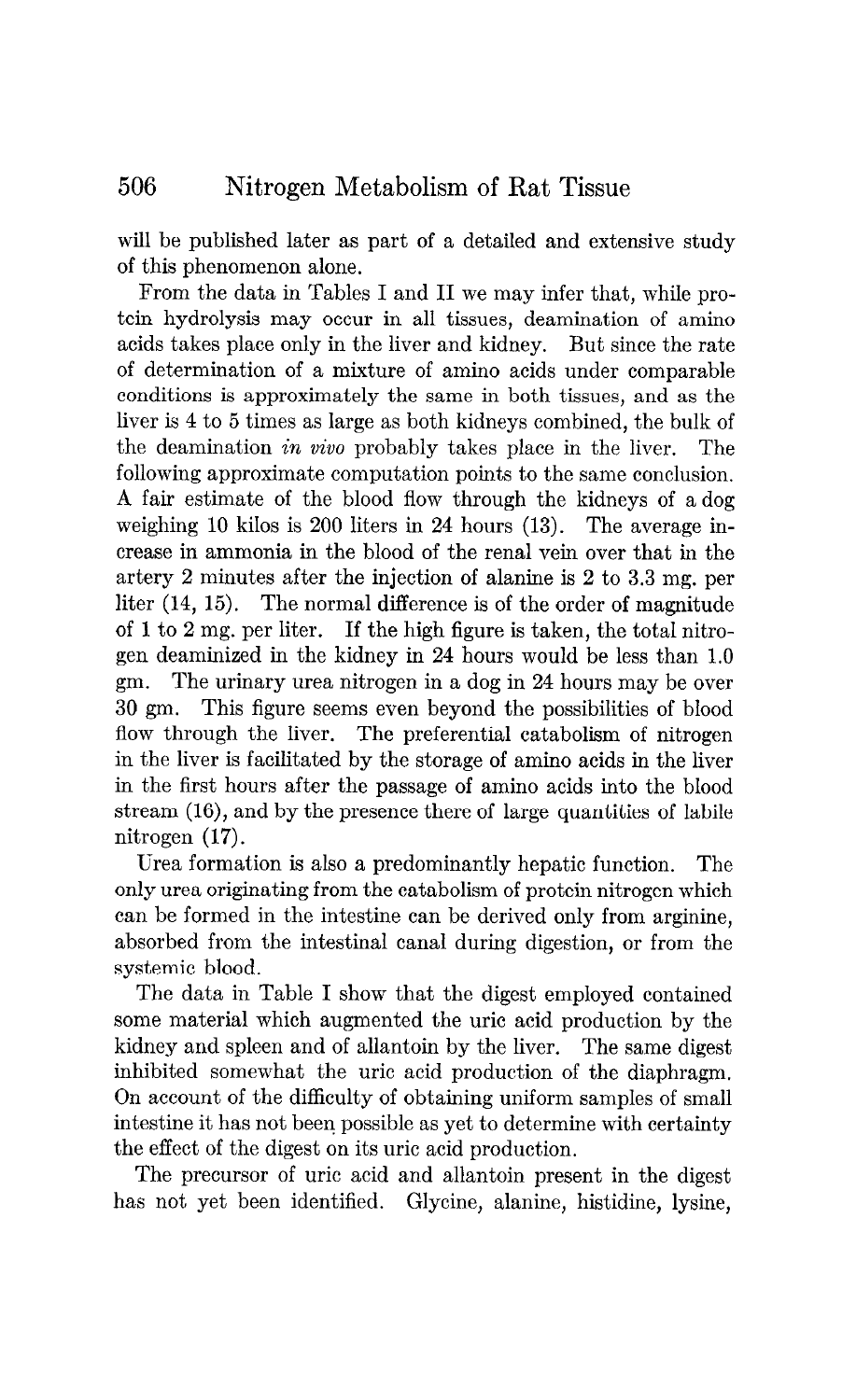arginine, tryptophane, glutamic acid, proline, alloxan, uracil, and urea all gave negative results. Experiments with the purines indicated that guanine, xanthine, and possibly hypoxanthine, but not adenine, may be the precursors here. It is possible that these purines were added with the enzyme preparations in the preparation of the hydrolysate. This is being studied further.

The relatively high concentration of creatine in the liver, kidney, and diaphragm blanks contrasted with the negligible quantity of uric acid or allantoin indicates the great difference in the diffusibility from the tissues of these substances. This difference is all the more striking because, as Table I shows, all the tissues form uric acid or allantoin at a much greater rate than they do creatine.

The data in Table I show some new formation of creatine from exogenous nitrogen in the liver. This result was obtained in every one of twenty-four experiments with animals of both sexes, varying in age from 4 to 12 months. Small as they are, the values with liver, we believe, are the most reliable in the whole series. The sampling was the most uniform with this tissue, large amounts could be used, and the amount of creatine in the blank was so little that absolutely small but relatively large differences could be determined easily. On the other hand, it is uncertain whether there was any increased formation of creatine with intestine and diaphragm when digest was added. In the case of the intestine the sampling was not sufficiently uniform; with the diaphragm the blank value was too large for the detection of small increases.

## SUMMARY

1. Several aspects of the nitrogen metabolism of the isolated liver, kidney, diaphragm, and small intestine of the rat have been studied by use of surviving slices or sections of these tissues.

2. When these tissues were incubated in Ringer's solution, increases were observed in non-heat-coagulable soluble nitrogen, free amino nitrogen, and ammonia in all the tissues. In every tissue except the liver uric acid, without any allantoin, was formed. Allantoin was formed only in the liver, and from precursors other than uric acid. Creatine was formed in all the tissues except the spleen.

3. The addition of a complete enzymatic hydrolysate of egg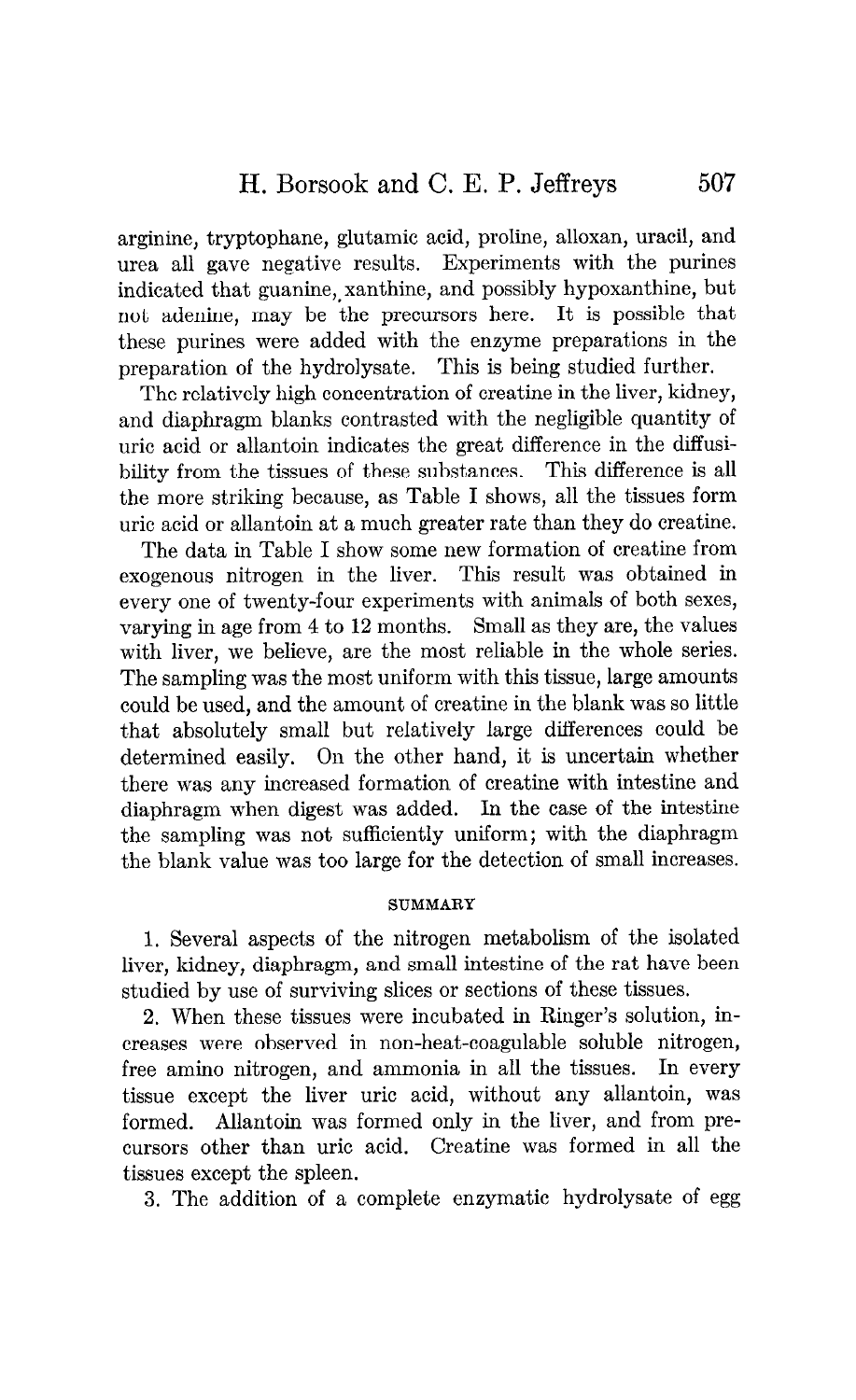#### 508 Nitrogen Metabolism of Rat Tissue

albumin led to a slight decrease in the amount of non-heat-coagulable soluble nitrogen, an increase in ammonia in the kidney, of urea in the liver and intestine, an increase in uric acid in the kidney and spleen, and allantoin and creatine in'the liver.

4. Deamination of amino acids occurred only in the kidney and liver, and at approximately the same rate in each tissue. From these results and certain general physiological considerations it follows that the bulk of the deamination in vivo probably occurs in the liver.

5. Though most of the urea derived from the catabolism of protein nitrogen is formed in the liver, some urea formation from arginine can occur in the small intestine.

6. Urea is formed in the liver from sources other than arginine, free amino nitrogen, or ammonia. One of these sources is probably histidine.

7. Uric acid is converted quantitatively to allantoin in the liver.

8. The significance of the observations on uric acid and allantoin formation is discussed in regard to the interpretation of the uricolytic index.

9. No acceleration of creatinine formation from creatine could be observed with slices of surviving liver, kidney, or diaphragm.

## BIBLIOGRAPHY

- 1. Krebs, H. A., and Henseleit, K., 2. physiol. Chem., 210, 33 (1932).
- 2. Borsook, H.; J. Biol. Chem., 110, 481 (1935).
- 3. Northrop, J. H., J. Gen. Physiol., 9, 767 (1926).
- 4. Linderstrøm-Lang, K., and Holter, H., Ergebn. Enzymforsch., 3, 309 (1934).
- 5. Terroine, E. F., Champagne, M., and Mourot, G., Bull. Soc. chim. biol., 16, 203 (1933).
- 6. Krebs, H. A., 2. physiol. Chem., 217, 191 (1933).
- 7. Hunter, A., Creatine and creatinine, Monographs on biochemistry, London and New York (1928).
- 8. Terroine, E. F., Giaja, A., and Bayle, L., Bull. Soc. chim. biol., 14, 900 (1932). Terroine, E. F., Bonnet, R., Danmanville, P., and Mourot,  $G = D_{111} + S_{12} + S_{13} + S_{14} + S_{15} + S_{16} + S_{17} + S_{18} + S_{19} + S_{19} + S_{10} + S_{11} + S_{10} + S_{11} + S_{12} + S_{13} + S_{14} + S_{15} + S_{16} + S_{17} + S_{18} + S_{19} + S_{10} + S_{11} + S_{10} + S_{11} + S_{11} + S_{12} + S_{13} + S_{14} + S_{15} + S_{16} + S_{17} + S_{18} + S_{19} + S_{10} + S$ chi, Dubli Doc. 66666, 2006, 22, 22, 31 (2002). Turnoot, Gi, Dubli Doc.<br>J.L. J.L. 40, 901 (1994). Gilman D.D. and Martin, F. M. Z. D. B *chim. biol.*, **16**, 291 (1934). Gibson, R. B., and Martin, F. T., *J. Biol. Chem.*, **49**, 319 (1921).
- 9. Beard, H. H., and Barnes, B. O., J. Biol. Chem., 94, 49 (1931-32). 10. Education St. and Burnov, B. C., 8. Beach Chem., 82, 16 (1931 022).<br>10. Edilbacher, S. and Neber, M., Z. physiol. Chem., 222, 261 (1924).
- 10. Borowing, H., and Huber, H., B. *physics.* Chem., **Exa,** 201 (1961).
-